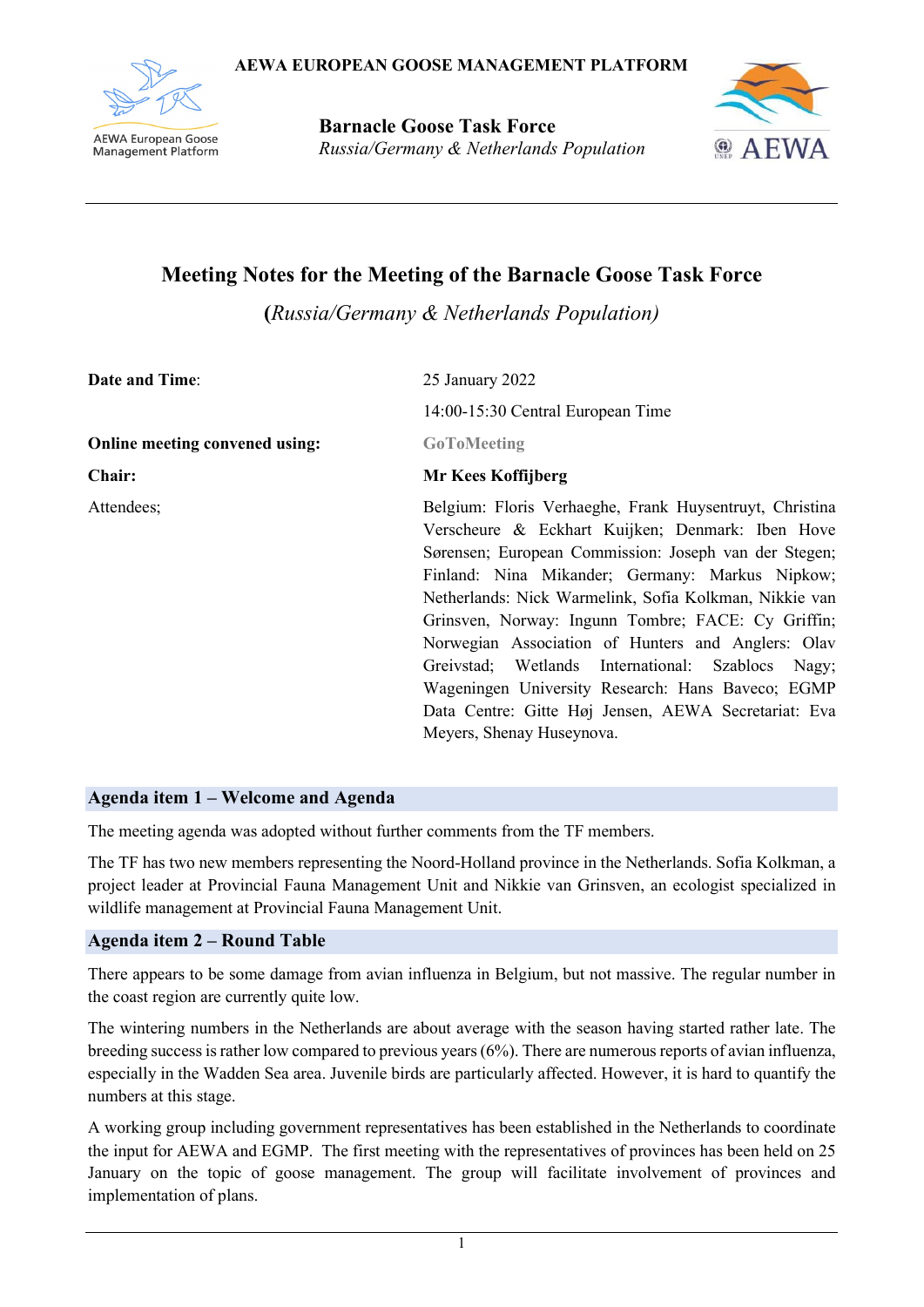A number of dead geese has been reported on the coast in Schleswig Holstein in Germany. Monitoring of main goose habitats is ongoing with updates to be given at a later stage.

The number of birds affected by avian influenza is quite high in Denmark. Lots of poultry farms have been shut down.

8 March is a national theme day of the Barnacle Goose in Denmark. Meetings of researchers, government representatives and other stakeholders are planned to discuss agricultural conflict and other pertinent issues.

There are no records of geese in Norway at the moment. Bird flu has taken a big toll on Svalbard population. Assessments are being made with the figures to be published soon. The current estimates show that a quarter or even a third of the population has fallen due to the disease which is a worrying trend.

Small groups of BG have been recorded in the coastal area of Sweden. So far just one case of BG death due to avian influenza has been reported.

No geese are currently seen in Finland. There were confirmed cases of avian influenza in BG during autumn migration when the birds flew back from Russia. A big project has been conducted on agricultural fields in the east of Finland. The project outcomes will reveal more precise data on avian influenza. In general, numbers are high across all species in comparison to previous years.

*AEWA Secretariat (Staffing, EGM IWG7 update, etc.)*

Shenay's contract is ending on 31 January. She will leave the Secretariat. The advertisement of the programme assistant position for EGMP is in progress and will be published soon.

The Secretariat is liaising with Finland regarding organisation of the EGM IWG7 in June 2022. If circumstances allow, a face-to-face meeting will take place. In the contrary case, the meeting will be held online as in the last two years.

The Data Centre is in the process of receiving data for annual assessments. Two meeting of the EGMP Modelling Consortium have been scheduled in March 2022 – one of them focusing only on BG Russia population (10 March 2022), both on the impact models and assessment, and another one dedicated to the GG (17 March), particularly focusing on summer counts.

## **Agenda item 3 – Updates Data and AFMPs**

*Data overview - missing derogation data at MU level and other data requests (Kees Koffijberg)*

There is a gap in data from wintering numbers from Germany since 2017. Currently the analysis is done with imputed numbers. Germany reported that it had been agreed for this data both from Niedersachsen and Schleswig Holstein to be published on the ministry websites of Niedersachsen and Schleswig-Holstein.

In terms of MU populations, the main gap refers to summer counts in Sweden, which makes it difficult to assess the size of MU2. Sweden reported that some efforts were underway. However, no promises can be made since the population is very spread out. Coverage of summer counts is not complete in MU3 as well (parts of Germany missing), but available data will be sufficient to estimate numbers within some range.

In Denmark the frequency of counts has been changed from every six to every three years. This covers the major concentration on the island of Saltholm between Denmark and Sweden.

In EU-countries, derogation data is available through reports on Eionet or by delivery of national data. An issue here, is that part of the data is only available as a total for one calendar-year, which affects proper use in the modelling set-up (which would need to distinguish between the summer and winter counts and need an assignment of the respective MUs). Preferably, derogation data should come available with a monthly resolution to overcome this problem.

The table below shows the overview of the current data from the Range States.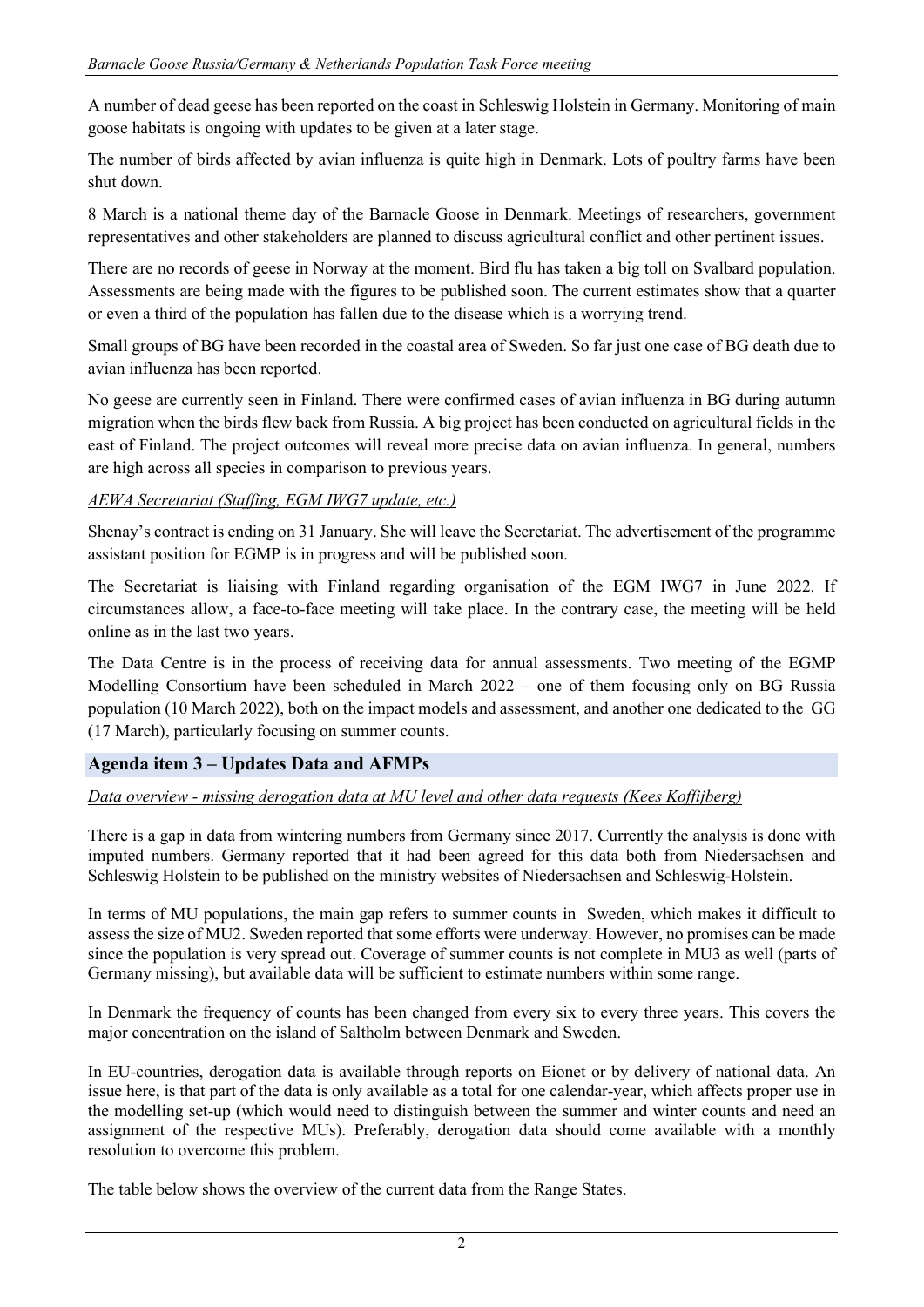|                                            | <b>RU</b> | FI          | EE | <b>SE</b>    | <b>NO</b>    | <b>DK</b>    | DE.                     | NL          | <b>BE</b>    |      | last in DB Action needed                                                                                                                                                                                            |
|--------------------------------------------|-----------|-------------|----|--------------|--------------|--------------|-------------------------|-------------|--------------|------|---------------------------------------------------------------------------------------------------------------------------------------------------------------------------------------------------------------------|
| <b>Counts</b>                              |           |             |    |              |              |              |                         |             |              |      |                                                                                                                                                                                                                     |
| January (winter)                           |           |             |    | $\mathbf{x}$ | $\mathbf{x}$ | $\mathbf{x}$ |                         |             |              | 2020 | <b>Closing gap German counts 2017 onwards</b>                                                                                                                                                                       |
| <b>July-August (summer)</b>                |           | $\mathbf x$ |    |              | $\mathbf{x}$ |              |                         |             | $\mathbf{x}$ | 2020 | Setting up census in SE (no old data); in DK<br>last count 2021 (tri-annual); in DE no data<br>submitted but partially published<br>information available (estimate possible);<br><b>BE will resume census 2021</b> |
|                                            |           |             |    |              |              |              |                         |             |              |      |                                                                                                                                                                                                                     |
| <b>Productivity</b><br>MU1 & MU2 (Oct-Dec) |           |             |    |              |              |              | $\overline{\mathbf{x}}$ | $\mathbf x$ |              | 2021 | <b>Samples in wintering flocks (mainly NL)</b>                                                                                                                                                                      |
| <b>MU2</b> specific (Jul-Aug)              |           |             |    |              |              |              |                         |             |              | 2020 | Setting up samples in SE and DK                                                                                                                                                                                     |
| <b>MU3</b> specific (Jul)                  |           |             |    |              |              |              |                         | X           |              | 2020 | In DE partially published information, but no<br>data submission                                                                                                                                                    |
|                                            |           |             |    |              |              |              |                         |             |              |      |                                                                                                                                                                                                                     |
| <b>Offtake</b>                             |           |             |    |              |              |              |                         |             |              |      |                                                                                                                                                                                                                     |
| <b>Hunting bags</b>                        |           |             |    |              |              |              |                         |             |              | none | Retrieve data from RU or calulate numbers<br>shot (NL Modelling Consortium)                                                                                                                                         |
| <b>Derogations</b>                         |           |             |    |              |              |              |                         |             |              | 2020 | Differentiation of MUs (by splitting data into<br>finer resolution as calender year), so far only<br>possible in NL, data from SE and FI<br>announced                                                               |

## *Update on the modelling work (Hans Baveco/Kees Koffijberg)*

A presentation was made on this item which is shared with these meeting notes.

# *AFMP: Coordination of derogations – Definition, way forward (Eva Meyers/Gitte Høj Jensen)*

In the ISSMP, action 4.2 requires assessing the cumulative impact of derogations. It mentions that, if necessary, the Range States (RS) should coordinate the derogations. There was discussion on this during EGM IWG6, and it was decided to continue it in the Task Forces.

A footnote was added to the AFMP further clarifying the term "coordination". The "coordination" doesn't mean that the RS will have to de facto coordinate. The word "coordination" would mean that the population doesn't drop below the FRP. The European Commission was asked to develop a guidance on the application of Article 9 of the Birds Directive.

### **Action Point:** The definition to be further discussed and agreed on in the TF.

## *Avian influenza – EGMP role (Gitte Høj Jensen)*

The Data Centre offered to collect the available information on the status of the avian influenza for the Dutch Research Consortium to do the assessment. The aim would be to include all available info on the avian influenza in the EGMP population status report. Even if the data is not comprehensive, this would create an overview of the situation.

It was mentioned that monitoring of the avian influenza was being conducted by the EU. The data can be assessed here:<https://www.efsa.europa.eu/en/efsajournal/pub/6953> The Data Centre can use this information for the planned assessment.

The plan is to run the population data to determine the impact of the disease with the current level of derogation and project it into future. The results from this analysis are to be presented in the annual EGMP population and status report and presented at the EGM IWG meetings.